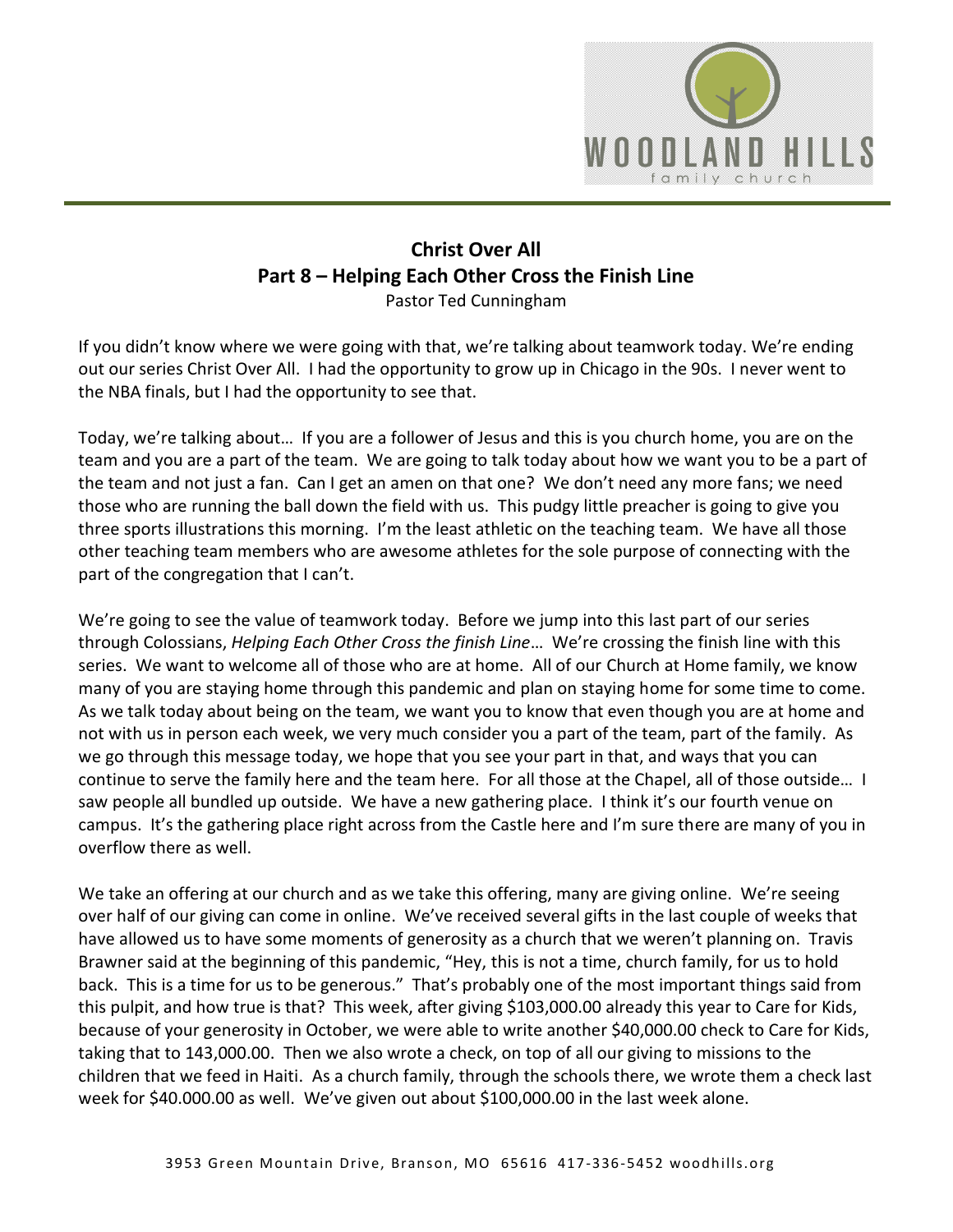If you are new to our church, just know that 13% of everything that comes in on a weekend goes straight to missions and to ministry outside of this church. So, because of your generosity, we went into the pandemic with a reserve, thinking that we would need this reserve throughout 2020, but actually the reserve has grown, ministry has grown, and your generosity, we say thank you for it, and we look forward to what the Lord continues to do in this church.

If you are at home wanting to give, you can hit that "give online" now button as part of worship today. The rest there can do that, or you can give in the boxes in the back.

Today, we're taking… There are a lot of sports analogies today. I have no idea why I'm finishing out the series. I'm going to raise my hand on this as I ask this question, so don't be embarrassed to raise your hand. Have you ever tried out for a sports team and you didn't make the team? Look around for a second. I'm feeling at home with all these people. All the athletes are going *no way*. *I'm a starter on everything I ever tried*.

Well, at Traughber Junior High, they bought 18 brand new basketball uniforms when I was in 7<sup>th</sup> grade. I hadn't been on a sports team, other than the little league stuff and the stuff you would do in the community. This was my first official school sports to try out for. This year was their first year with these 18 brand new uniforms. Just so you know, that's when basketball uniforms were still pretty shorty shorts. Does anybody know what I'm talking about? So, I wasn't thrilled about that part, but 20 7<sup>th</sup> graders tried out for the team of which I was one. I remember the coaches chit chatting on the day they were going to say tryouts were over. They decided that since they had 20, they would just let them all be on the team. But that meant that two of the players of the 20 would have to wear a uniform from 1956. Which one do you think I got? I got the 1956 uniform. It was faded. I'm so glad I don't have that picture to this day. And you won't find it online, and don't try. If you do and post it, I will sue you for slander. I will take everything you've got.

It was embarrassing, but I was that player that when there were 30 seconds left in the game and we were down by 40, it was "Ted, this is your moment." Or if we were up by 40 and they knew I couldn't screw it up that bad, they would put me in. I just remember sitting at the end of the bench. I was an encourager. Does anybody know what I'm talking about? I just liked to help the moral of the team. The coach would say, "Cunningham, you're in." I'd always be like, "Nooo, I don't want to go in. You're just patronizing me."

When we talk about the church and we talk about being a team, today we are going to see that ministry can't be done by a handful of people. It just doesn't work that way. We're going to see in Verses 7-18 of Colossians 4. I have to be honest. This is one of those text that if you're not careful, you'll treat it like we often treat the list of names in the Old Testament, or maybe even the genealogy of Jesus in Matthew1 where we just skim it, we read through it really fast and we don't understand why it is there.

Today, the bottom line of all the names that we're going to read… A lot of people, when they go verse by verse through a book of the Bible, will just speed through this part even in a message series. But today, the main point of the text that we're looking at is Paul was a highly relational leader. Paul had a team surrounding him to do what he was unable to do.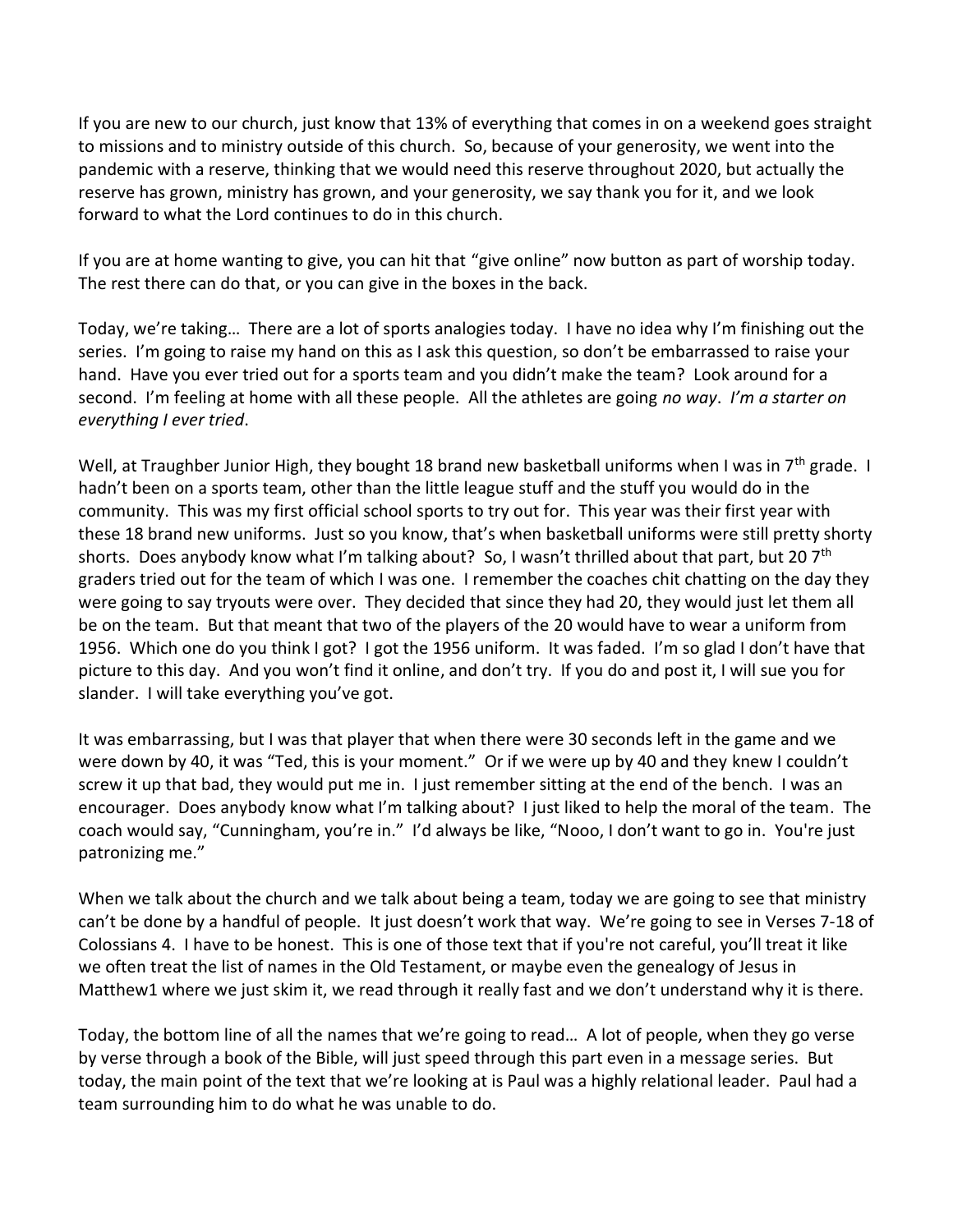He had people that gathered around him that he invested in, realizing ministry takes a team. We say we're Woodland Hills Family Church, but today, you can say we are Woodland Hills Team Church.

In 2 Timothy 4: 6-7, Paul writes… And we are going back to this passage in a few weeks as we start next week's sports themed series called *The Great Race*. We're going to let the athletes kick that series off. I love this passage. Maybe you've read it before, but I want you to see this passage in light of the text we're in today in Colossians 4. In 2 Timothy 4, he says, *[6](https://www.studylight.org/desk/?q=2ti%204:6&t1=en_niv&sr=1) For I am already being poured out like a drink offering, and the time for my departure is near.* He's not talking about leaving a city, he's talking about leaving this earth. The time for his death is approaching. And then he says… and you've seen this in Christian book stores, on coffee mugs, and plaques. *[7](https://www.studylight.org/desk/?q=2ti%204:7&t1=en_niv&sr=1) I have fought the good fight, I have finished the race, I have kept the faith.*

What we're going to see today… He didn't fight the good fight alone. He didn't finish the race alone. There were plenty of people, friends, co-laborers, co-workers who surrounded him to help him cross the finish line. That's what this text is about. We're going to get a lot names of a lot of people who served alongside Paul as a co-laborer, as a co-worker to help him cross the finish line.

Heres' the bottom line today. **We want to help each other win, not just cheer each other on**. We don't want to be just a room full of fans watching a few people do all the work, do all the ministry, and be like, "Good job! You've got this, keep going!" Because what we are experiencing a little bit right now, during all the regulations and everything we have to do to make church happen with every other row and all of that, is that some of you that were cheering us on are getting a little tired of everything we have going on. We're going to talk about that at the end. But we don't need just the cheers. The cheers are important and it's the third point of team work today, but we need people who are actually in the race with us, running alongside with us.

I couldn't pick just one of these vides, so I asked Matt for a compilation, for a visual for all of us today on what it means to help someone cross the finish line. [video plays] There is a story behind every one of those races from the wounded soldier to the young man giving up first place allowing many runners to go by so that he could help someone cross the finish line to the one that really gets me which is the dad that runs out to help his son. What a picture of the church for us.

Today, here's where we want to head with this message as we look at the final chapter of Colossians. **We need more runners, not fans**. Today, we're going to look at three aspects of teamwork. This is so important for the church.

The bottom line is we're hoping to move many fans of Woodland Hills today to runners, to being a part of the team. You're not going to have a spotlight on you like we opened up with from the Bulls 1996 NBA Finals, but we want you to know that at this church, every member of this church is a minister of the Gospel of Jesus. And we believe that every ministry performed in this church, for this church, outside of this church is significant, it's important and you have a part to play. That's what we are going to see as we read through these names.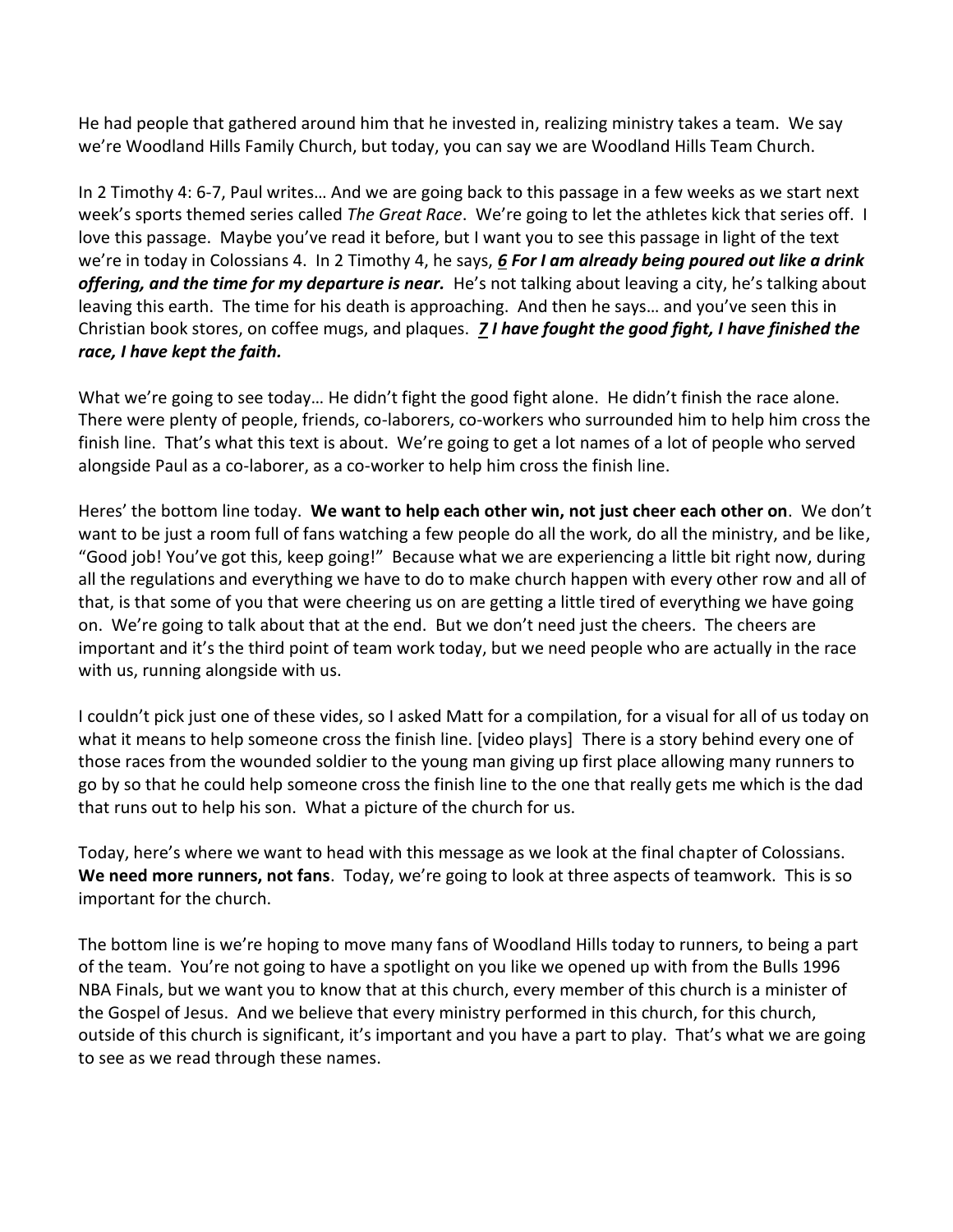Here are three aspects of teamwork that I would love for us to explore today as we finish this great book:

**1. Teamwork requires that you deploy others to do what you are unable to do.** Here is where the apostle Paul starts that list. Colossians 4 - *[7](https://www.studylight.org/desk/?q=col%204:7&t1=en_niv&sr=1) Tychicus will tell you all the news about me. He is a dear brother, a faithful minister and fellow servant in the Lord.* These two are close. *[8](https://www.studylight.org/desk/?q=col%204:8&t1=en_niv&sr=1) I am sending him to you for the express purpose that you may know about our circumstances…* Why is he sending him? Why is he deploying him? Because he is imprisoned in Rome. He is unable to do it. Sometimes we think, *If I'm not able to do it, if I can't get the job done, no one else will be able to do it*. He says, "No, I'm sending him. I'm getting someone else to do this." …*and that he may encourage your hearts.*

Maybe some of you grew up in a church. Maybe it was a smaller church and one or two or three people did the majority of the work. Maybe you grew up in a medium size church and there was a handful of people, a few families that you could count on to open the building, to close the building, to do the hospital visits, to prepare the meals, and that was your mindset that you pay people to do that. That is not the mindset here at Woodland Hills. The mindset here is that we are all a team and it takes all of us running together, working together, serving together, discovering our spiritual gifts, our passions, how our personality plays into, finding out how we can better serve one another, love one another, bear with one another, care for one another. This is the place where we ask that you not only be served, but that you serve. That you're not only loved, but that you also love others.

We're grateful for Church at Home and we want you to know you are very much a part of this teamwork message today because many of you are unable to be here because of underlying health condition, and some of you are staying away because of family members with underlying healthy conditions. Again, from the very beginning and until today, we honor that. At the same time, we are challenging the person who says, "Why can't I just stay home? I don't have any issues. I know there are places to spread out and be safe on campus. Why can't I just stay home." That's because we don't believe, in the long term, that you can do ministry alone at home by yourself.

We believe you need to be a part of the family of God. We believe digital ministry is important. You think *I just sit at home and I'll watch your message and then I'm going to watch this other preacher's message and then I'm going to go over here and get worship from this church…* You can go and get fed and be served and cared for from a lot of different places, but church is far more than that. It's far more than just having your needs met. Being on a team is not just about you. It's about everybody else on the team. And we deploy others. We ask other people to serve in areas where we are unable to accomplish it.

**2. Teamwork requires that we take the hit for one another.** With this one, we move onto the next person on the list, Onesimus. I love this name, I love this person, I love this character in this text and in the Book of Philemon. When you're a part of a team, it's one of the best things about being on the team. You know your teammates have your back. They are going to stick up for you. When someone is going to start mouthing off maybe about this church around the community and you hear that, you take the hit for your church. You're like *Well, no, I don't like to take the hit*. People often don't like to take the hit because they don't want whatever wrath that's coming out in that conversation to fall on them.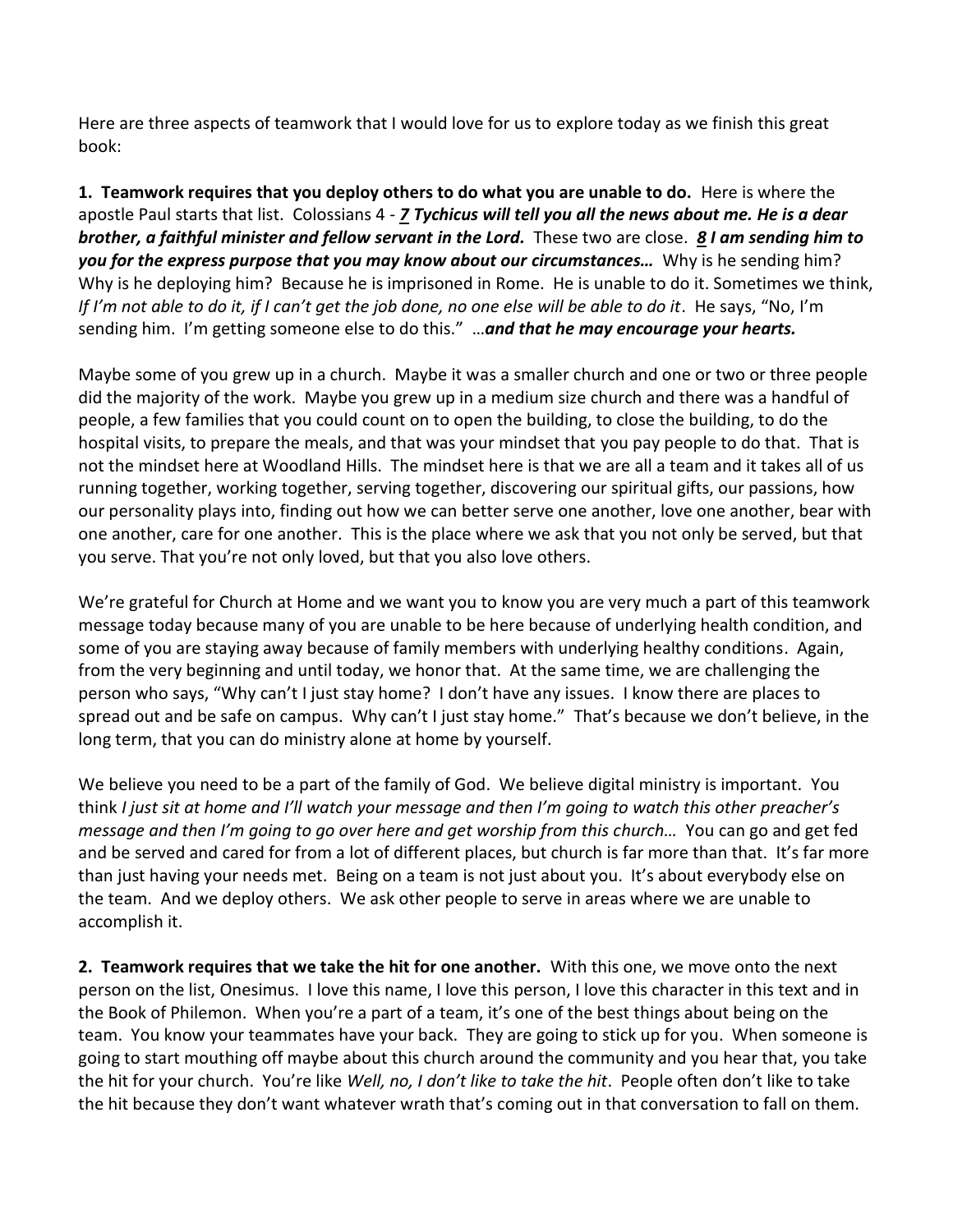But a teammate says, "You know what? If you're going against one of my teammates, you're going against me."

Now watch where this goes with Onesimus. *[9](https://www.studylight.org/desk/?q=col%204:9&t1=en_niv&sr=1) He is coming with Onesimus, our faithful and dear brother…* Onesimus is a runaway slave who finds the Lord. He becomes a believer. The Apostle Paul is going to send him back to his owner, Philemon. What's neat about the book of the Bible, Colossians, is that this letter would have been traveling back to the Colossians alongside another letter, which is the New Testament book of the Bible, Philemon. These two would have been traveling back together, and the one carrying the letter is the one who is going to deliver it to Philemon. …*who is one of you.* So, he is a Colossian as well.

*They will tell you everything that is happening here.* The Book of Philemon is a one-chapter book. It's a letter to Philemon where Paul takes the hit. Can you imagine? You're a runaway slave and in that day, the penalty for being a runaway slave… We don't know if he stole anything or what exactly happened. The penalty is death. And you become a follower of Jesus and the one who leads you to the Lord says, "Hey, you need to go back and make things right with Philemon." Can you imagine? "You want me to do this by myself? You want me to go talk to him by myself?" "No, I'm sending a letter along with you."

Let's read the letter that would have been traveling alongside the letter to the Colossians. This is Paul saying to Philemon, the owner of Onesimus. Philemon – *[12](https://www.studylight.org/desk/?q=phm%201:12&t1=en_niv&sr=1) I am sending him—who is my very heart* **back to you.** I am sending him who is my very heart back to you." Do you want to know what persuasive speech looks like? Have you ever had a teacher that wants you to write a persuasive speech or teaches you how to be persuasive in your writing? This is it. It's probably one of the most beautiful examples we have in scripture of persuasive writing.

*[13](https://www.studylight.org/desk/?q=phm%201:13&t1=en_niv&sr=1) I would have liked to keep him with me so that he could take your place in helping me while I am in chains for the gospel.* Again, he's on the team now. He's part of the team. *[14](https://www.studylight.org/desk/?q=phm%201:14&t1=en_niv&sr=1) But I did not want to do anything without your consent, so that any favor you do would not seem forced but would be voluntary.* Do you see what he's saying to Philemon? He's saying, "I know you're going to make the right decision; I'm just moving you in that direction.: Doesn't that sound like what we do with our kids all the time? We're trying to be persuasive; we're not always successful, but this is. *[15](https://www.studylight.org/desk/?q=phm%201:15&t1=en_niv&sr=1) Perhaps the reason he was separated from you for a little while was that you might have him back forever…* Why? Because he's now a believer in Christ Jesus. *[16](https://www.studylight.org/desk/?q=phm%201:16&t1=en_niv&sr=1) …no longer as a slave, but better than a slave, as a dear brother. He is very dear to me but even dearer to you, both as a fellow man and as a brother in the Lord.*

*[17](https://www.studylight.org/desk/?q=phm%201:17&t1=en_niv&sr=1) So if you consider me a partner…* Here's the persuasion. *…welcome him as you would welcome me.* Taking the hit. *[18](https://www.studylight.org/desk/?q=phm%201:18&t1=en_niv&sr=1) If he has done you any wrong or owes you anything, charge it to me.* And I love this, it's my favorite verse in the whole Book of Philemon. *[19](https://www.studylight.org/desk/?q=phm%201:19&t1=en_niv&sr=1) I, Paul, am writing this with my own hand. I will pay it back…* If he has taken anything from you or if he owes you anything, I'll pay it back. *—not to mention that you owe me your very self.* That's the Bible, y'all. That is beautifully put.

This is one of the best examples we have of taking the hit. If you are part of the team at Woodland Hills Family Church, now, more than ever in this very challenging season, I'm going to challenge you with it in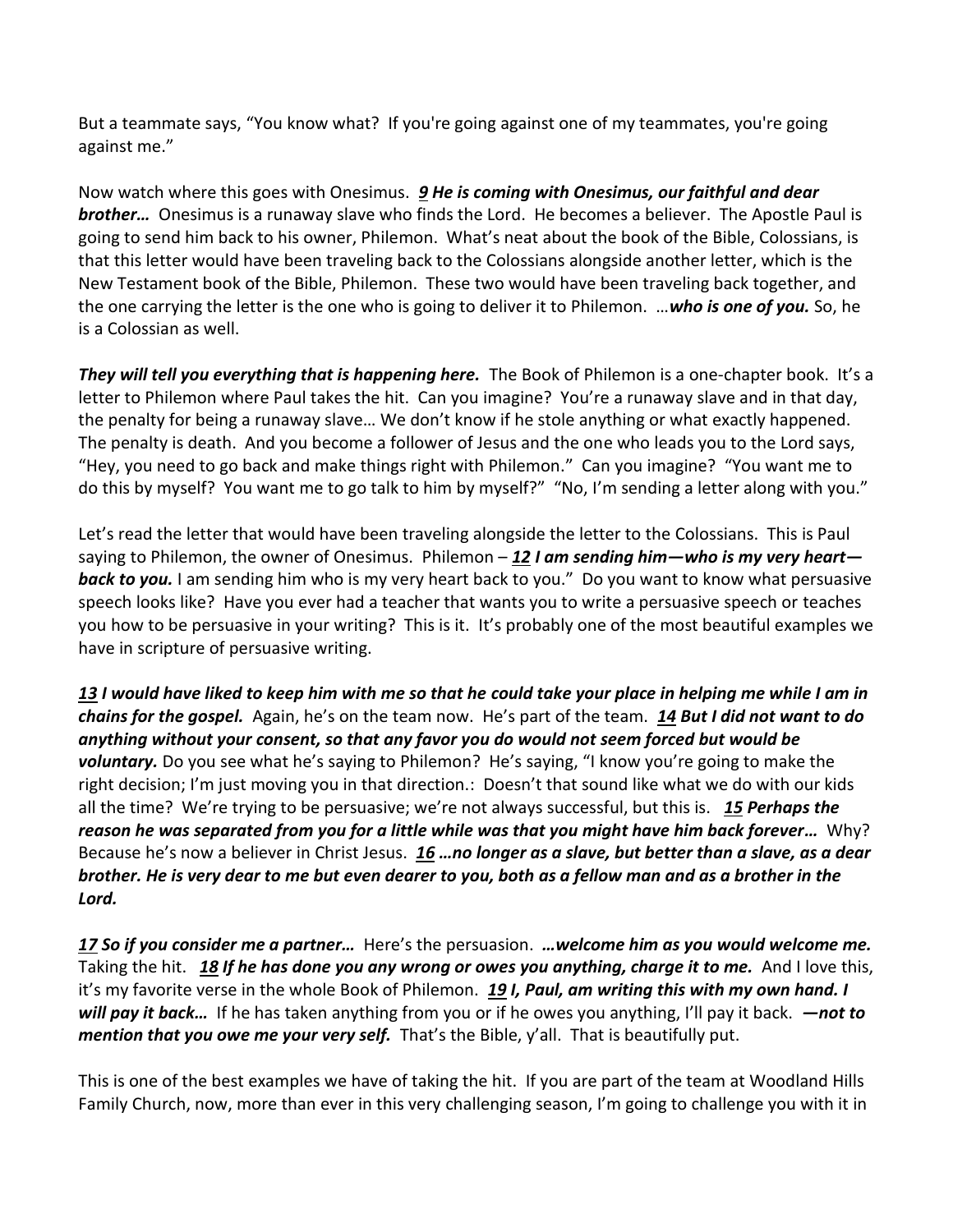just a few moments as close out. We need you take the hit with us. We need you to take the hit. We need you to walk alongside us. We know there are frustrations in this season. We know there are difficult times, but we're asked to take the hit. The word picture I would use is the football center – another illustration from sports – snapping the ball to the quarterback and stepping out of the way, allowing the quarter back to be taken out. We say no, the job of that line is to take the hit. And when you are one a team, you take the hit.

**The only thing worse than the accusations of your enemies is the silence of your friends**. Sometimes we stay silent when things are being said or things are being done because we don't want any of that wrath coming on us. I want to encourage you to find ways this week, as part of this team, to take the hit. If you hear gossip in the church, guess what your role is. Take the hit. Obviously don't join in. Some people are like, "When I hear gossip, I just like to stay silent." That doesn't help. Shut it down. You're like, "My fear is if I get involved, then they will start gossiping about me." That's why people remain silent. But you're going to discover that you don't have all that many friends when you follow this. You're going to find it takes a lot, but we need to be teammates in it, a team together.

**3. Teamwork means that we comfort and encourage one another**. This is encouraging one another and comforting one another. I want to make sure you hear that. It's not that we don't cheer each other on; we do cheer each other on. It's not that we don't encourage one another as we're running in this race, but we do; we're constantly encouraging one another, but that's not all we do. It's easy to tell someone, "Don't ever give up!" What takes more work is actually picking someone up and letting them borrow your strength. That takes more.

In Colossians 4, we're going to read this list now that goes on. You're going to get a lot of the laborers, the co-workers with Paul. *[10](https://www.studylight.org/desk/?q=col%204:10&t1=en_niv&sr=1) My fellow prisoner Aristarchus sends you his greetings, as does Mark, the cousin of Barnabas. (You have received instructions about him; if he comes to you, welcome him.)* I love this about Mark because if you read in Acts 15, you know that Paul and Barnabas had a disagreement over this gentlemen because he abandoned them on their missionary journey. Then when they got ready for the next missionary journey, Paul said, "I don't want to take him. You can keep him." And Barnabas said, "No, we're taking him."

I had to write a paper on this once. Who was right? Paul or Barnabas. Paul said, "It's about the mission and we can't take anybody that might affect the mission." Barnabas comes in and says, "People are the mission." He was the encourager, and they had a disagreement so sharp the scripture tells us that Paul and Barnabas parted ways. But I love when you read this in the letter to the Colossians. What are we reading now? We are reading that there must have been a reconciliation.

*[11](https://www.studylight.org/desk/?q=col%204:11&t1=en_niv&sr=1) Jesus* (not our Lord and Savior – another man)*, who is called Justus, also sends greetings. These are the only Jews among my co-workers for the kingdom of God, and they have proved a comfort to me.* God is going to send people into your life, and he sends people into my life that are just a comfort. Many of you sent cards and letters from Pastor Appreciation Month and I want to say thank you. It's November 1 now and Pastor Appreciation Month is over. You still can use it this week if you want to go another week.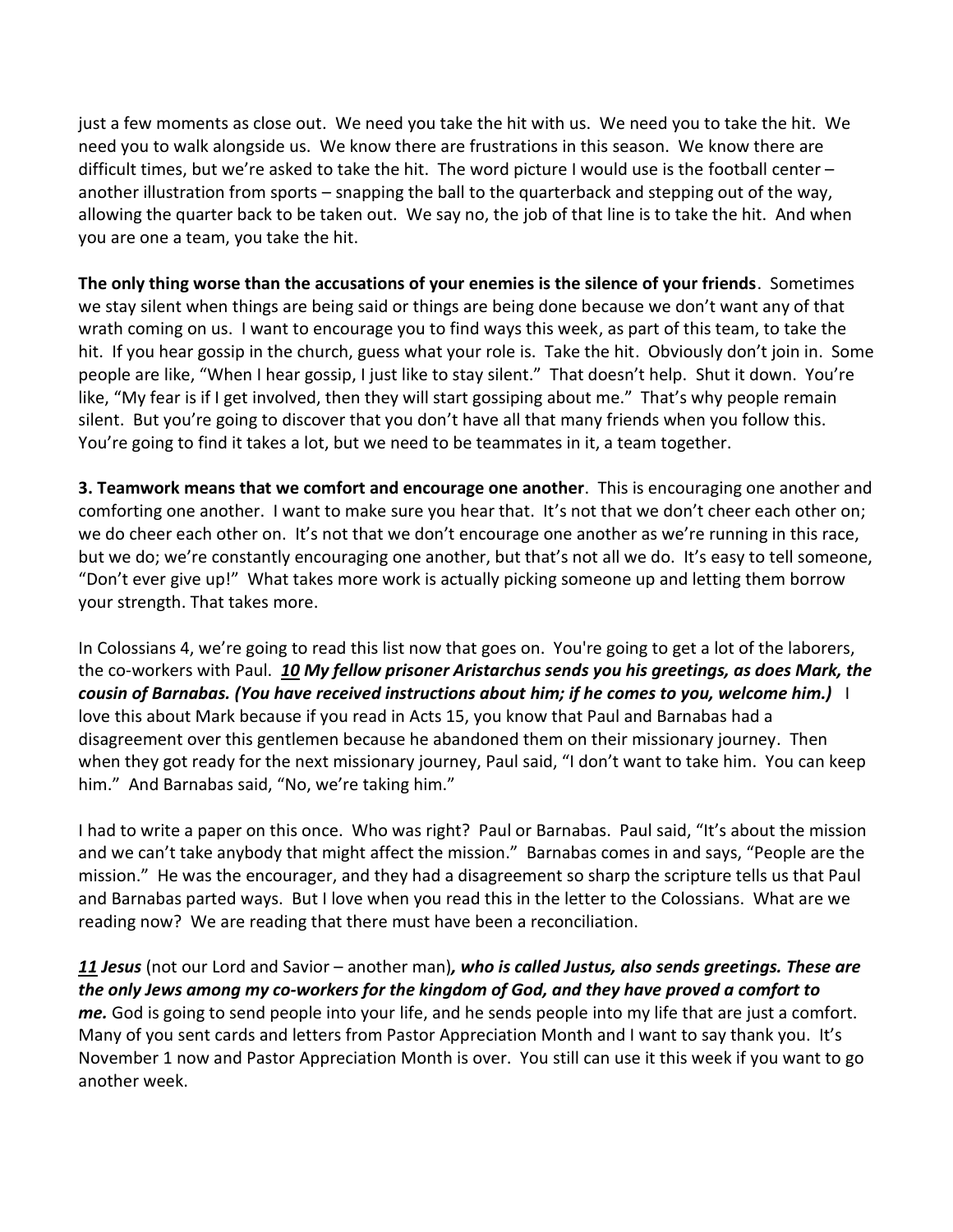But I loved reading the letters from people who weren't just fans, but people who are in the trenches, running the race with us. They're alongside of us, providing comfort as we do this ministry.

### *[12](https://www.studylight.org/desk/?q=col%204:12&t1=en_niv&sr=1) Epaphras, who is one of you…* So, he is a Colossian. *…and a servant of Christ Jesus, sends greetings. He is always wrestling in prayer for you…*

If I can encourage our Church at Home family. You can't do much physically with folks right now. Now more than ever… Yesterday I felt this burden in a big way for our prayer warriors. We have got to call on those of you who pray, and you have time to pray and you're taking lots of time praying. Names are coming to my mind right now of those who I know are constantly wrestling in prayer for this church family and for our community. Yesterday, it seemed like every couple of hours, I got a new set of names of couples or of families in our church who have COVID. We have some that are in hospitals. We have some watching right now who have lost a family member and we're with the Ramsey family, the Goldberg family as you mourn during this difficult season. We're praying for your mom, Ramsey family. I just think of all the people right now who need prayer. This is a great way for you to be on the team. We need you praying.

*He is always wrestling in prayer for you that you may stand firm in all the will of God…* This is the whole part of Colossians that we said it's about remaining steadfast. It's why we're doing this series for four weeks in November called *The Great Race*. It's because we feel going into 2020… And who knows what's going to happen when we wake up Wednesday morning? But we're entering into a time where Christians need to be reminded of something called endurance and perseverance. The finish line for us is not an election cycle. The finish line for us is not based on a calendar. The finish line for us is not based on any season or stage of life. The finish line for us is when the Lord calls us home or he returns for us, period. That's the finish line. And we are all running in this race until we get to that finish line. We're all helping each other cross the finish line. And we're praying for one another. But *…mature and fully assured.*That's what we're praying for. We're praying for your endurance and perseverance during this season. We're praying for all of the saints, all of those who call Jesus Lord.

### *[13](https://www.studylight.org/desk/?q=col%204:13&t1=en_niv&sr=1) I vouch for him that he is working hard for you and for those at Laodicea and Hierapolis. [14](https://www.studylight.org/desk/?q=col%204:14&t1=en_niv&sr=1) Our dear friend Luke, the doctor, and Demas send greetings. [15](https://www.studylight.org/desk/?q=col%204:15&t1=en_niv&sr=1) Give my greetings to the brothers and sisters at Laodicea, and to Nympha and the church in her house.*

### *[16](https://www.studylight.org/desk/?q=col%204:16&t1=en_niv&sr=1) After this letter has been read to you, see that it is also read in the church of the Laodiceans and that you in turn read the letter from Laodicea.*

*[17](https://www.studylight.org/desk/?q=col%204:17&t1=en_niv&sr=1) Tell Archippus: "See to it that you complete the ministry you have received in the Lord."* When is the ministry that we have received in the Lord complete? When either the Lord returns or calls us home. Now the rolls we play, the positions that we might have, the ministry that we might serve in, that will change, but we're talking about steadfastness until the end, running this race.

# *[18](https://www.studylight.org/desk/?q=col%204:18&t1=en_niv&sr=1) I, Paul, write this greeting in my own hand. Remember my chains. Grace be with you.*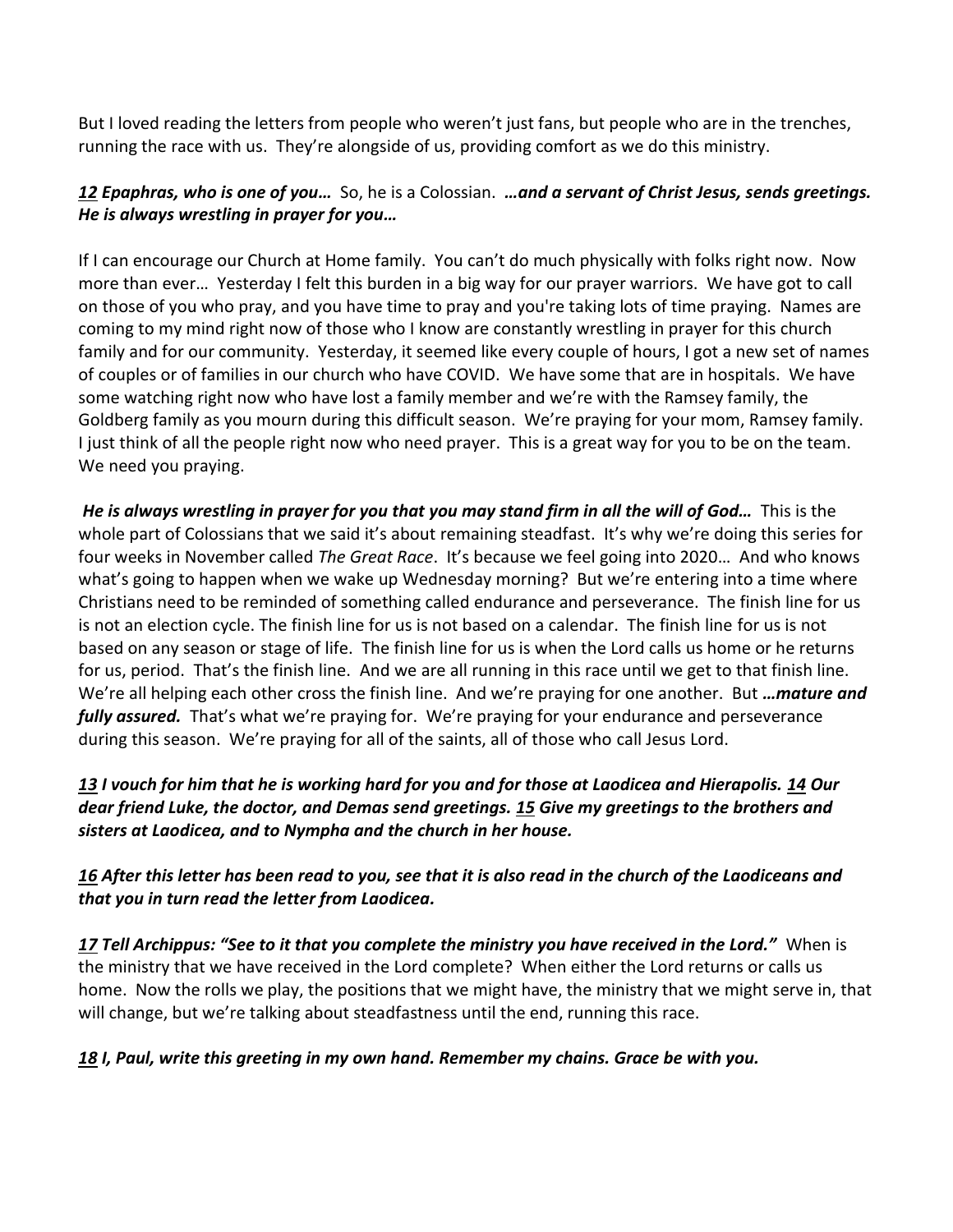It's easy to be on a team when you're winning. I love being on a winning team. What's the team right now in the NFL that hasn't won a game yet? The Jets. Are you a Jets fan? Okay, good. Everybody loves the winning moment. Everybody loves when it's the winning moment and the kicker has scored the winning field goal. We're all with number 3 then.

But last Sunday, I turned on the game. I love watching football games in the last two minutes. I highly recommend this. If you don't have time to watch football, scan… If you see it's like 12 to 48, I pass that game. I like 27-24. I like those games with two minutes left. I turned on the Steelers/Titans game. We love these moments as a team, but what about the moment that you kick it, as I saw it… This was live last week. He kicks it and then his body is leaning in the way the ball is going, away from the right upright. And look at this. Right after he kicks it, there ain't nobody patting him on the helmet. I felt sorry for the guy. I wanted to get in there and give him a hug and say, "It's okay, buddy. You got this next time." You know there was some foul language going on. And that's why I'm so glad they have the coach in a mask. His eyes are like *I hate you and I'm trading you*. I don't even know if number 3 is a good kicker, but I saw him walk off the field so discouraged.

In many ways… I'm just going to be honest with you. It's where a lot of those who have been serving faithfully in this church since March are at. Don't take anything about what I'm about to say to be about me. This isn't about me or where I'm at. I think I'm pretty leveled off emotionally right now, but every now and then, I have my moments.

At staff meeting this week, I felt it from a lot of our leaders, a lot of our directors. The fatigue that is setting in. And I'm here to tell you I think the fatigue is going to carry into 2021 no matter who is elected on Tuesday. I believe if ever the church of Jesus Christ needs to be taught and reminded and encouraged with endurance, perseverance, and steadfastness, it is right now.

People ask, "Aren't worried about what might happen to our country?" The gates of hell won't come against the church, so whatever happens… I don't want that happening to our country. I don't want to lose religious liberties, but if we do, guess what? It's not going to affect my faith. I'm still going to follow Christ. I'm still going to meet. You're like, "What happens if they start shutting down the church?" That's what I'm saying. We better save our strength because we may have some big decisions to make next year come January 21. I don't' know. This is getting way more political than if have in my notes.

Let me just encourage you. Somebody left last week - I heard it was multiple people - frustrated. I have to say it at 10:00 more than any other service that packs out. Everything got filled up and some people showed up and were told the Castle was full and they were told that was full and there was nothing left. People said to some of our folks, "I can't stand the way this church is run." I'm like, to be honest with you, during this season, neither can I. Do you think I'm jumping up and down about all the nonsense we're going through right now? I'm not thrilled about it. So, I'll just say this as we close. If you're tired of masks, social distancing, limited seating, needing to register your children each Sunday or watching from home, you're in good company. I'm tired of all of it too. I've ordered the book, *Church During a COVID Pandemic*, but it hasn't been published yet, people. Alright? So, lighten up. We don't need more critics. We need more runners.